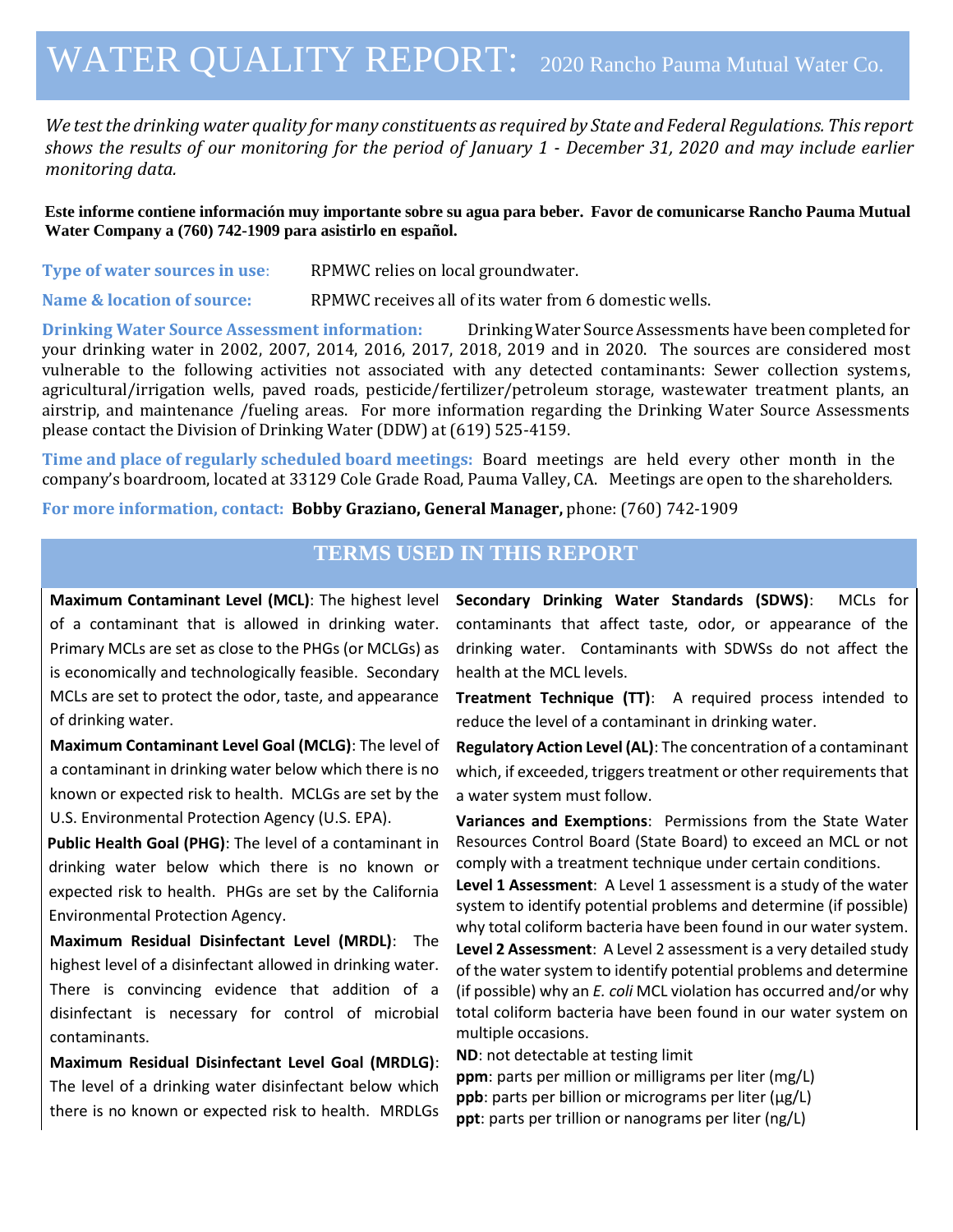do not reflect the benefits of the use of disinfectants to control microbial contaminants.

**Primary Drinking Water Standards (PDWS)**: MCLs and MRDLs for contaminants that affect health along with their monitoring and reporting requirements, and water treatment requirements.

**ppq**: parts per quadrillion or picogram per liter (pg/L) **pCi/L**: picocuries per liter (a measure of radiation)

**The sources of drinking water** (both tap water and bottled water) include rivers, lakes, streams, ponds, reservoirs, springs, and wells. As water travels over the surface of the land or through the ground, it dissolves naturally-occurring minerals and, in some cases, radioactive material, and can pick up substances resulting from the presence of animals or from human activity.

**Contaminants that may be present in source water include:** 

- **Microbial contaminants,** such as viruses and bacteria that may come from sewage treatment plants, septic systems, agricultural livestock operations, and wildlife.
- **Inorganic contaminants,** such as salts and metals, that can be naturally-occurring or result from urban storm water runoff, industrial or domestic wastewater discharges, oil and gas production, mining, or farming.
- **Pesticides and herbicides,** that may come from a variety of sources such as agriculture, urban stormwater runoff and residential uses.
- **Organic chemical contaminants,** including synthetic and volatile organic chemicals that are by-products of industrial processes and petroleum production, and can also come from gas stations, urban storm water runoff, agricultural application and septic systems.
- **Radioactive contaminants,** which can be naturally-occurring or be the result of oil and gas production and mining activities.

**In order to ensure that tap water is safe to drink**, the U.S. EPA and the State Board prescribe regulations that limit the amount of certain contaminants in water provided by public water systems. The U.S. Food and Drug Administration regulations and California law also establish limits for contaminants in bottled water that provide the same protection for public health.

**Tables 1,2,3,4 & 5 list all of the drinking water contaminants that were detected during the most recent sampling for the constituent.** The presence of these contaminants in the water does not necessarily indicate that the water poses a health risk. The State Board allows us to monitor for certain contaminants less than once per year because the concentrations of these contaminants do not change frequently. Some of the data, though representative of the water quality, are more than one year old.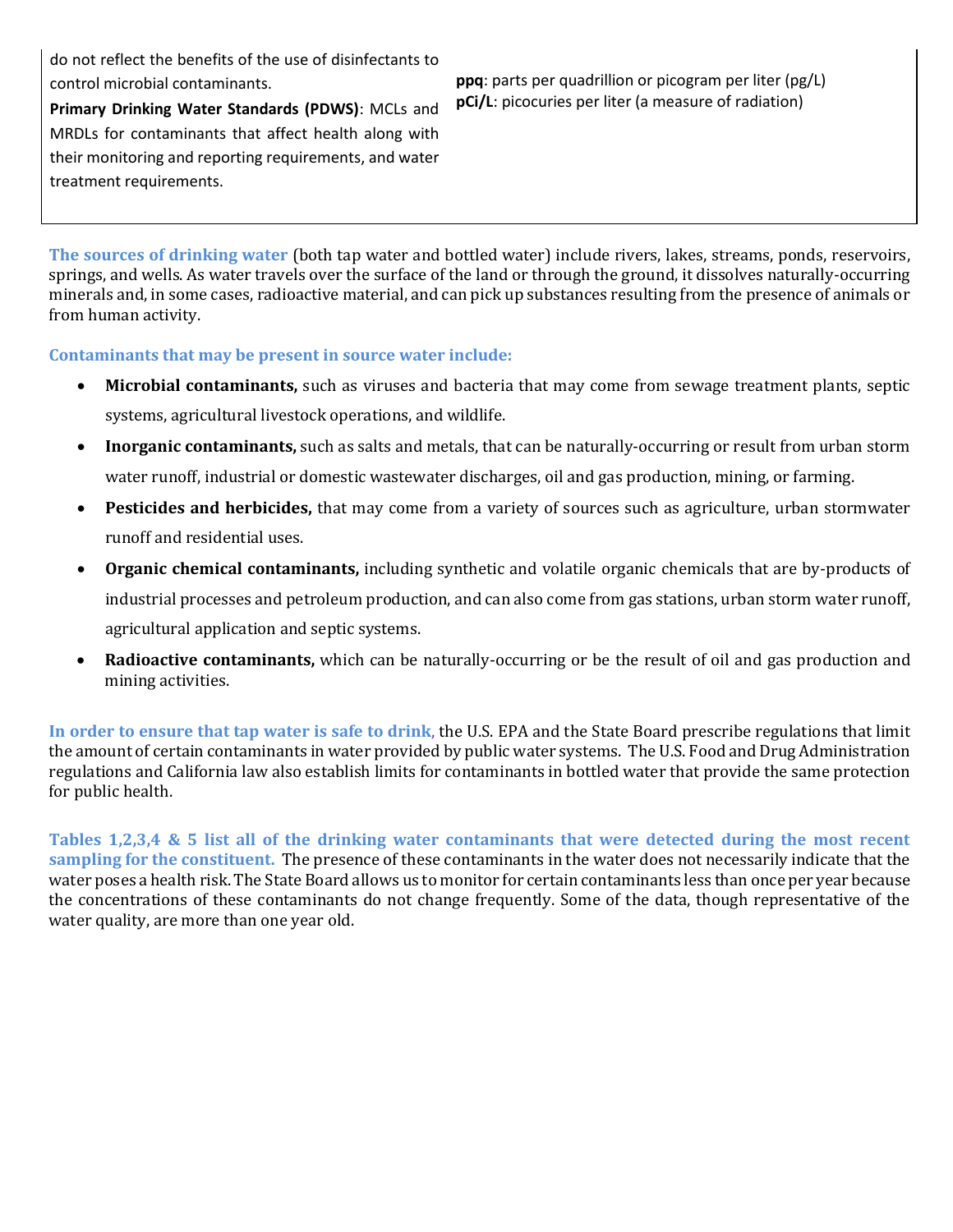| TABLE 1 - SAMPLING RESULTS SHOWING THE DETECTION OF COLIFORM            |                              |                                            |                                                                                                                                                                                                                                                                                |             |                                            |  |  |  |  |  |
|-------------------------------------------------------------------------|------------------------------|--------------------------------------------|--------------------------------------------------------------------------------------------------------------------------------------------------------------------------------------------------------------------------------------------------------------------------------|-------------|--------------------------------------------|--|--|--|--|--|
| <b>BACTERIA</b>                                                         |                              |                                            |                                                                                                                                                                                                                                                                                |             |                                            |  |  |  |  |  |
| <b>Microbiological Contaminants</b><br>(completed if bacteria detected) | Highest No. of<br>detections | No. of<br><b>Months</b><br>in<br>violation | <b>MCL</b>                                                                                                                                                                                                                                                                     | <b>MCLG</b> | <b>Typical Source</b><br>of Bacteria       |  |  |  |  |  |
| Total Coliform Bacteria (state Total<br>Coliform Rule)                  | (In a month)<br>$\Omega$     | $\mathbf{0}$                               | 1 positive monthly sample.<br>Two or more positive<br>monthly samples is a<br>violation of the MCL.                                                                                                                                                                            | $\Omega$    | Naturally<br>present in the<br>environment |  |  |  |  |  |
| Fecal Coliform or e. coli (state Total Coliform<br>Rule)                | (In a year)<br>$\Omega$      | $\Omega$                                   | A routine sample and a repeat<br>sample detect total coliform,<br>and either sample also detects<br>fecal coliform or E. coli                                                                                                                                                  | $\Omega$    | Human and<br>animal fecal<br>waste         |  |  |  |  |  |
| E. coli (Federal Revised Total Coliform Rule)                           | (In a year)<br>$\Omega$      | $\theta$                                   | Routine and repeat samples are<br>total coliform-positive, and<br>either is E. coli-positive or<br>system fails to take repeat<br>samples following E. coli-<br>positive routine sample or<br>system fails to analyze total<br>coliform-positive repeat sample<br>for E. coli. | $\Omega$    | Human and<br>animal fecal<br>waste         |  |  |  |  |  |

| <b>TABLE 2 - SAMPLING RESULTS SHOWING THE DETECTION LEAD AND COPPER</b>    |                |                                |                                                     |                                                 |                        |            |                                                                                                                               |  |  |
|----------------------------------------------------------------------------|----------------|--------------------------------|-----------------------------------------------------|-------------------------------------------------|------------------------|------------|-------------------------------------------------------------------------------------------------------------------------------|--|--|
| <b>Lead and Copper</b><br>(Tested every 3)<br>years. Data is from<br>2013) | Sample<br>Date | No. of<br>samples<br>collected | 90 <sup>th</sup><br>percentile<br>level<br>detected | No. of<br>sites<br>exceeding<br>Action<br>Level | <b>Action</b><br>Level | <b>PHG</b> | <b>Typical Source of Contaminant</b>                                                                                          |  |  |
| Lead $(ug/L)$                                                              | 6/2019         | 10                             | ND.                                                 | $\Omega$                                        | 15                     | 0.2        | Internal corrosion of household plumbing<br>systems; discharges from industrial<br>manufacturers; erosion of natural deposits |  |  |
| Copper $(mg/L)$                                                            | 6/2019         | 10                             | 0.8                                                 | $\Omega$                                        | 1.3                    | 0.3        | Internal corrosion of household plumbing<br>systems; discharges from industrial<br>manufacturers; erosion of natural deposits |  |  |

| TABLE 3 - SAMPLING RESULTS FOR SODIUM AND HARDNESS         |                |                                       |                               |           |                      |                                                                                                               |  |  |
|------------------------------------------------------------|----------------|---------------------------------------|-------------------------------|-----------|----------------------|---------------------------------------------------------------------------------------------------------------|--|--|
| Chemical or<br><b>Constituent</b> (and<br>reporting units) | Sample<br>date | Level<br><b>Detected</b><br>(average) | Range of<br><b>Detections</b> | MCL       | <b>PHG</b><br>(MCLG) | <b>Typical Source of Contaminant</b>                                                                          |  |  |
| Sodium $(mg/L)$                                            | 2020           | 64                                    | $55 - 79$                     | <b>NA</b> | <b>NA</b>            | Salt present in the water is generally<br>naturally occurring                                                 |  |  |
| Hardness $(mg/L)$                                          | 2020           | 360                                   | $230 - 620$                   | <b>NA</b> | NA                   | Sum of polyvalent cations present in<br>the water, generally magnesium and<br>calcium are naturally occurring |  |  |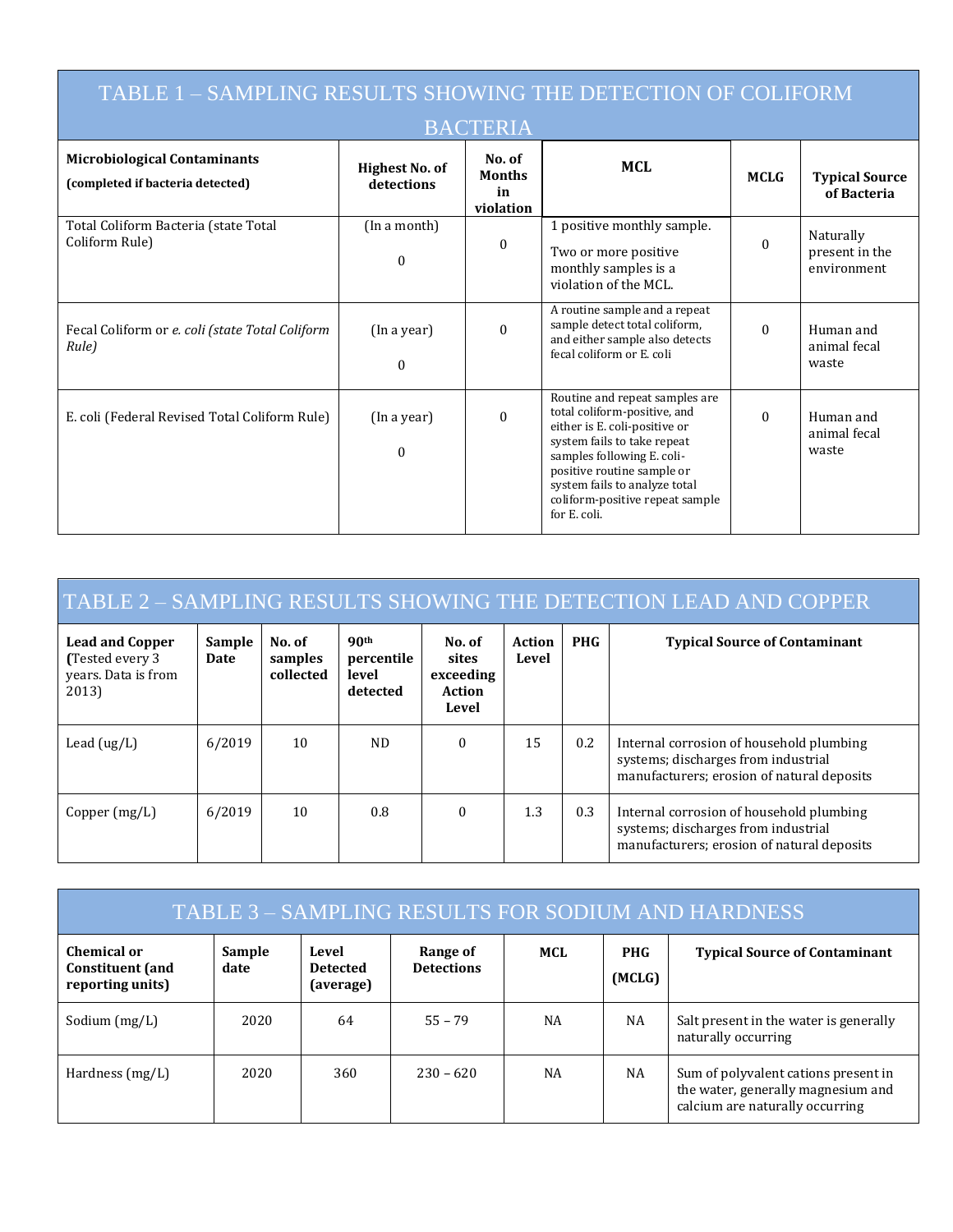## TABLE 4 – DETECTION OF CONTAMINANTS WITH A PRIMARY DRINKING WATER STANDARD

| <b>Chemical or</b><br><b>Constituent</b> (and<br>reporting units) | Sample<br>date | Level<br><b>Detected</b><br>(average) | Range of<br><b>Detections</b> | <b>MCL</b>     | <b>PHG</b><br>(MCLG) | <b>Typical Source of Contaminant</b>                                                                                                                                                       |
|-------------------------------------------------------------------|----------------|---------------------------------------|-------------------------------|----------------|----------------------|--------------------------------------------------------------------------------------------------------------------------------------------------------------------------------------------|
| Gross Alpha (pCI/L)                                               | 2019-2020      | 3.38                                  | $1.86 - 4.35$                 | 15             | (0)                  | Erosion of natural deposits                                                                                                                                                                |
| Barium (ug/L)                                                     | 2017           | 120                                   | $ND - 120$                    | 1000           | 2000                 | Discharge of oil drilling wastes and from<br>metal refineries; erosion of natural<br>deposits                                                                                              |
| Fluoride (mg/L)                                                   | 2020           | $\cdot$ .2                            | $.1 - .2$                     | $\overline{2}$ | $\mathbf{1}$         | Erosion of natural deposits; water additive<br>which promotes strong teeth; discharge<br>from fertilizer and aluminum factories                                                            |
| Nitrate (as N) (mg/L)                                             | 2020           | $\overline{2}$                        | $.76 - 3.5$                   | 10             | 10                   | Runoff and leaching from fertilizer<br>use; leaching from septic tanks and<br>sewage; erosion of natural deposits                                                                          |
| Selenium (ug/L)                                                   | 2020           | 4.56                                  | $ND - 13$                     | 50             | 30                   | Discharge from petroleum, glass, and<br>metal refineries; erosion of natural<br>deposits; discharge from mines and<br>chemical manufactures; runoff from<br>livestock lots (feed additive) |
| Uranium (pCi/L)                                                   | 2017-2019      | 0.37                                  | $ND - 3.43$                   | 20             | $\mathbf{1}$         | Naturally found in very amounts in the<br>form of minerals. Rocks, soil, surface<br>and underground water, air, plants<br>and animals all contain varying<br>amounts of uranium.           |
| Chlorine (ppm)                                                    | 2017           | 1.09                                  | $.31 - 1.09$                  | (4.0)          | (4)                  | Drinking water disinfectant added for<br>treatment                                                                                                                                         |
| TTHMs (Total<br>Trihalomethanes)<br>(ppb)                         | 2020           | 11                                    | N/A                           | 80             | NA                   | Byproduct of drinking water<br>disinfection                                                                                                                                                |
| HAA5 (Haloacetic<br>Acids) (ppb)                                  | 2020           | 2                                     | N/A                           | 60             | NA                   | Byproduct of drinking water<br>disinfection                                                                                                                                                |

| TABLE 5 – DETECTION OF CONTAMINANTS WITH A SECONDARY DRINKING<br><b>WATER STANDARD</b> |                |                                       |                               |      |            |                                                              |  |  |  |
|----------------------------------------------------------------------------------------|----------------|---------------------------------------|-------------------------------|------|------------|--------------------------------------------------------------|--|--|--|
| Chemical or<br><b>Constituent</b> (and<br>reporting units)                             | Sample<br>date | Level<br><b>Detected</b><br>(average) | Range of<br><b>Detections</b> | MCL  | <b>PHG</b> | <b>Typical Source of Contaminant</b>                         |  |  |  |
| <b>Total Dissolved Solids</b><br>(mg/L)                                                | 2020           | 647                                   | $450 - 1100$                  | 1000 | NA         | Runoff/leaching from natural deposits                        |  |  |  |
| Chloride $(mg/L)$                                                                      | 2020           | 114                                   | $80 - 190$                    | 500  | NA         | Runoff/leaching from natural<br>deposits; seawater influence |  |  |  |
| Sulfate $(mg/L)$                                                                       | 2020           | 175                                   | $110 - 310$                   | 500  | NA         | Runoff/leaching from natural<br>deposits; industrial wastes  |  |  |  |

Г